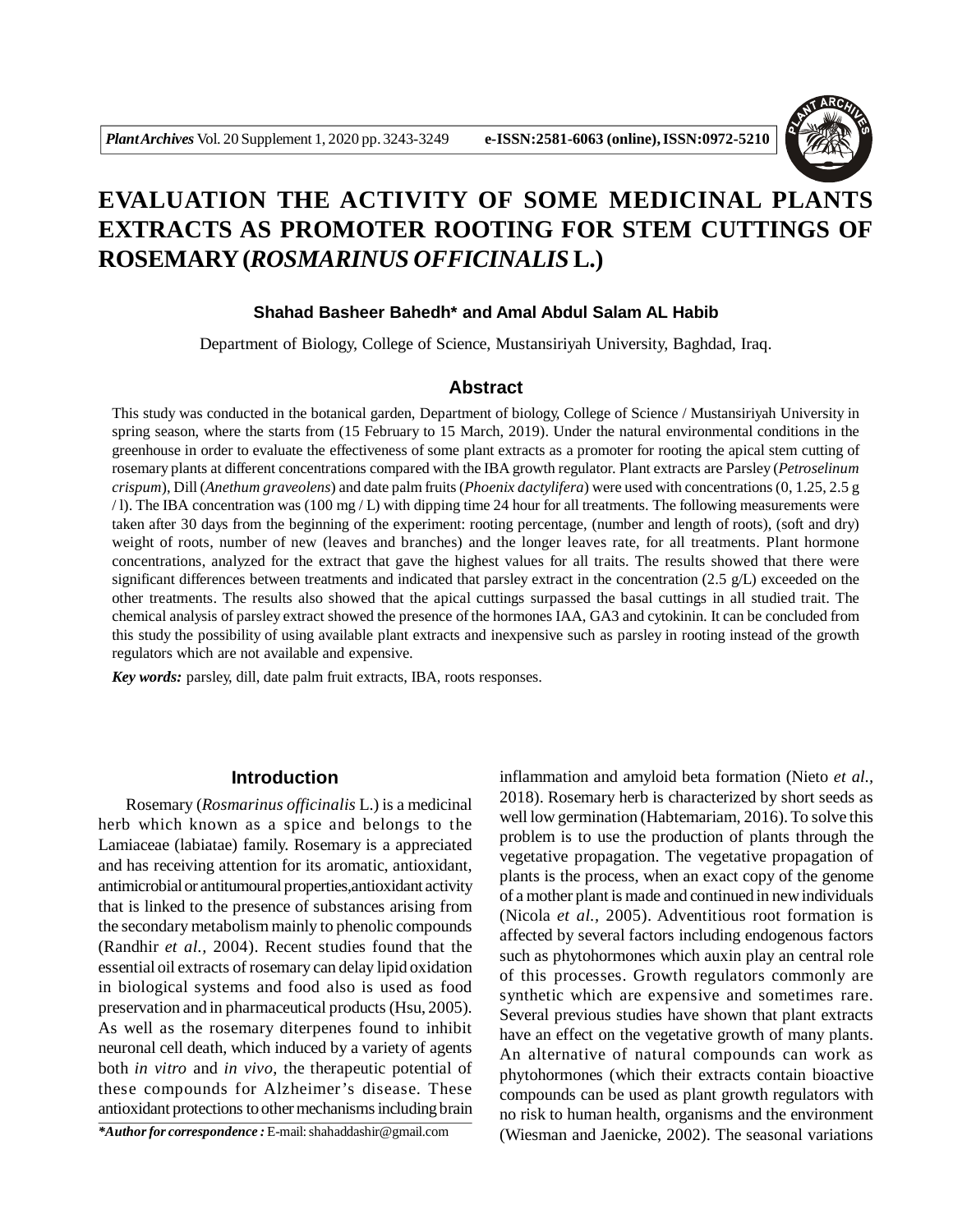can also play an important role in rooting, which response to the changes in the levels of endogenous rooting promoter and inhibitors.

Therefore the aims of this study were to investigate the followings:

1. To evaluate the efficiency of some plant extracts including *Anethum graveolens*, *Petroselinum crispum* and *Phoenix dactylifera* (Zahdi variety), in rooting of rosemary stem cuttings compare with IBA treatment.

2. Studying the differences between cuttings position to evaluate the best position in rooting of rosemary stem cuttings.

3. Quantity estimate for endogenous hormones, to the plant aqueous extract which had the highest rooting values.

# **Material and Methods**

## **Preparation of stem cuttings**

Healthy and uniform apical and basal cuttings of rosemary were prepared,these cuttings were collected from one year old rosemary plant, during February 2019. The length and diameter of these cuttings were 12 (cm) and 3-4 (mm) respectively, these cuttings were slanted cut at the base to increase the surface area of absorbing to the treatments and to distinguish from the top of the stem cuttings. The soil was prepared by mixing the sandy soil with the peat moss in a ratio of  $(1:1)$ , the soil placed in (9) cm diameter pots, with (6) replication for each treatment.

### **Preparation of IBA solution**

One gram of IBA was dissolved in small quantity (10-15ml) of absolute alcohol in a (50) ml beaker, thoroughly mixed them with one litter of distilled water with continuous stirring to form clear solution from 1000 mg/L IBA concentration (stock solution), the desired concentration were prepared from the stock solution by the following equation: Volume  $1 \times$  Concentration  $1 =$ Volume  $2 \times$  Concentration 2. The stock solution was stored in a black container in cool condition for further use.

## **Plants Extracts**

The selected plants were Dill *Anethum graveolens* and Parsley (*Petroselinum crispum*) leaves, Date fruits *Phoenix dactylifera* (Zahdi variety) fruit, were collected from Baghdad /Awirij. The plants extract were prepared as described by (Fachirah *et al.,* 2013).

#### **Stem cutting treatments**

The leaves were removed from the bottom of the cuttings. Each cuttings of rosemary were dipping in one period time 24 hour for each treatment (IBA 100 mg/ L) and (2.5, 1.25 g/L) for each plant extracts. The cuttings of rosemary were insertion in the pots containing sand medium mixed with peat moss. Six replicates for each treatment and each replicate have four cuttings. On 15 February the temperatures ranged from (15 to 20)°C. The pots covered with plastic bags to keep the moisture of the cuttings. The experiment is designed according to the complete randomize design (CRD). The rooting and vegetative parameters, after one month of planting were counted and the data was recorded for all treatments.

# **The rooting and vegetative parameters studies**

• Rooting percentage: Determined by counting the number of the rooted cuttings per replicate and was then divided by the total number cuttings per replicate.

• Average Number of Roots per Rooted Cutting: All produced roots from the rooted cuttings were counted and then the total numbers of roots were divided by the total number of rooted cuttings.

• Average Root Length per Rooted Cutting in (cm): All produced roots were measured and the summation of the roots length was divided by the total number of rooted cuttings.

## **Numbers of new leaves and branches**

• Estimation of some Chemical Composition: The analysis was conducted at the Ministry of Science and Technology. Quantitative analysis was done for the highest results extract.

• Endogenous hormones: According to the methods of (Unyayar *et al.*, 1996), extraction, purification and quantitative determination the endogenous hormones to the highest results for all studied traits. According to our fast FLC fast liquid chromatographic separation which was modified. The sample (1 gm) the sample was taken and were crushed into fine paste using clean pestle, mortar and combined with 60 ml of combined extract. The extract contain methanol: ammonia: chloroform solution in ratio (12:5:3 v/v/v). After that the combined extract filtered. The filtrate centrifuged at (6000 rpm) for (15 min). The combined extract filter ate was treated with (25 ml) deionized water. The chloroform phase was discarded. The water methanol phase was evaporated to dryness in rotary evaporator (Buchi Switzerland) at (30°C) and redissolved in known volume of the mobile phase the water phase was adjusted the extract to (pH 2.5) and (20 ul) were injected to HPLC system.

• Estimation of antioxidant activity enzymes POD and SOD: According to (Pourmorad *et al.,* 2006), the growth of total plant were freezed in liquid nitrogen,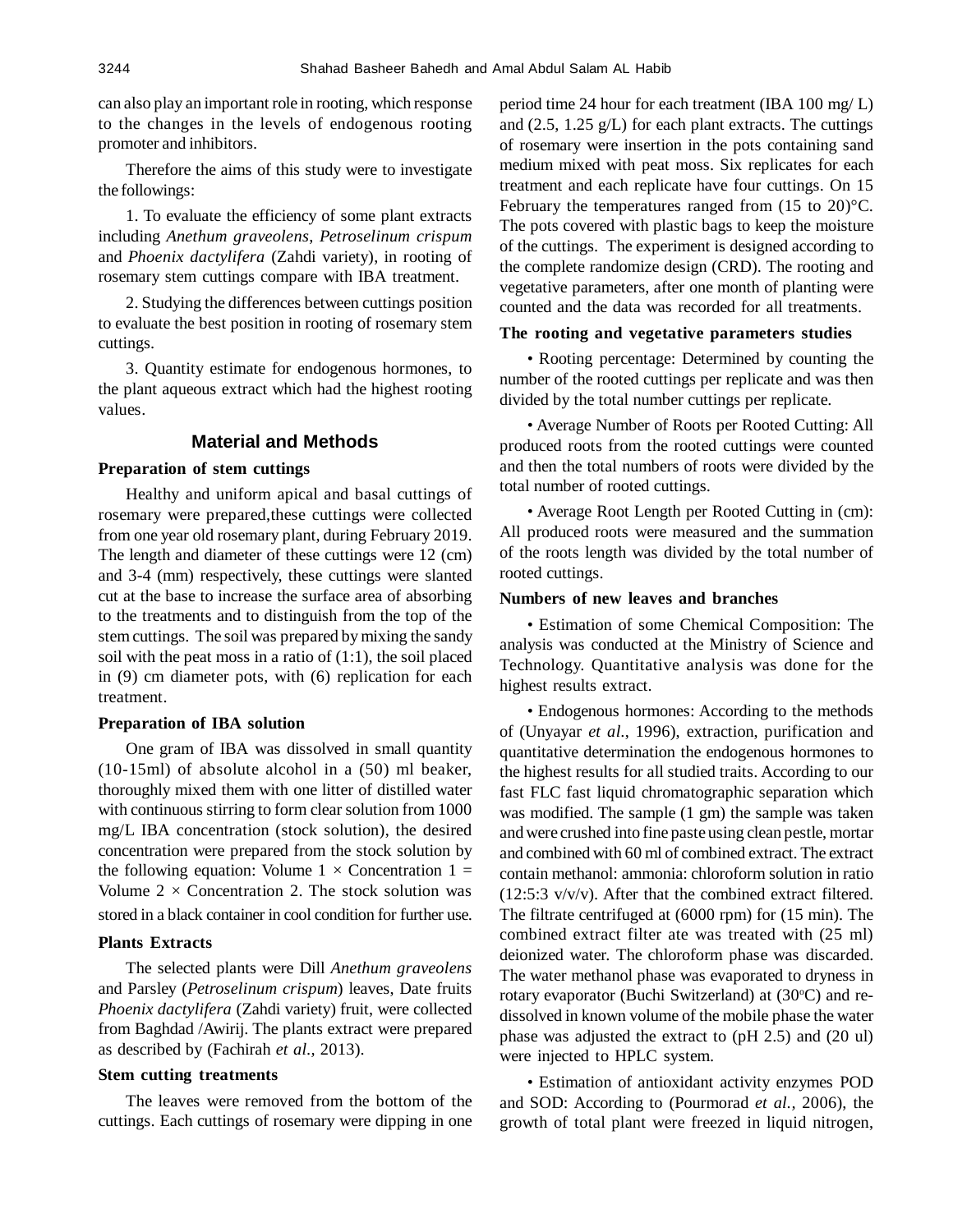reduced to small pieces and blended. Then extracted with  $(0.1 \text{ M})$  Na<sub>2</sub>HPO<sub>4</sub> buffer solution have performed. The filtrate after centrifugation half-saturated with solid Ammonim-Sulfate (A.S), then 35% saturated with solid ammonium phosphate pH between (7-8). The mixture were passed through (2.5 um) disposable filter and stored at  $(4^{\circ}C)$  for further analysis, then  $(20 \text{ ul})$  of the sample injected into HPLC system according the optimum condition.

• Amino acids analysis in parsley extract: Depending on (Fierabracci *et al.,* 1991), the amino acid was estimated in the *Petroselinum crispum* leaf extract. Aliquots of standard or unknown sample (10 ul) were mixed with (10 ul) of PTIC reagent after (1 min), (50 ul) of (0.1 M) sodium acetate pH (7) were added. The sample shaked and agitated in Ultrasonic bath for (10 min), the extract were filtered on disposable filters (0.2 um) (supelco company cat No. 16534K) then (20 ul) were injected on HPLC column. The concentration for each compound were quantitatively determined by comparison the peak area of the standard with that of the samples.

• Statistical analysis and experimental design: The Statistical Analysis System-SAS (SAS, 2012) program was used to detect the effect of difference factors in study parameters. Least significant difference-LSD test was used to significant compare between means in this study.

# **Results and Discussion**

The results in table 1, showed that the apical cuttings was the best in rooting than the basal cuttings in all treatments and have significant differences at the level of 5% with the basal cuttings. The parsley extract was the highest in stimulating the roots formation in apical Table 1: Effect of different treatments on rooting percentage in spring season (\*P<0.05).

rosemary cuttings which gave 93.6% rooting while date palm fruits gave 91.65 compare with 91.4% in IBA treatment. In basal rosemary cuttings parsley extract in 2.5gm.\L with date palm fruits in the same concentration they gave the highest value 86.2% and 82.2% respectively compare with 80.2% in IBA treatment. Rooting percentage of apical cuttings was highest than basal cuttings, the position of stock plant stem was effective on rooting of rosemary cuttings. May be probably due to internal plant hormones such as auxins and other cofactors which are concentrated on plants' apex, where meristematic cells abound (Hartmann *et al.,* 2002) and were more actively dividing cells which could be easily influenced by the hormonal treatment (Raji and Mohamad, 2012).

Table 2, showed roots number in spring season the results showed that the average numbers of roots in parsley extracts in 2.5 and 1.25\L concentration had the highest results (18.2 and 15.4), the second highest result given by date palm fruits (16.86) in concentration 2.5gm\L compare with 13.8 in IBA treatment. The same trend in the results indicated with basal cuttings with significant difference between the parsley and date palm fruits extracts with IBA treatment. The result showed there is no significant difference between control treatment and dill extract, the significant difference present only between control and the rest treatments.

Table 3, demonstrated the effect of different treatments on root length of rosemary stem cuttings, the same effect of different extracts on roots length. The parsley and date palm fruit extract were the best and have significance different in their effect on roots length, they gave mean 7.96 and 7.10 cm mean for date palm fruit extract compare with 6.69 cm given by IBA treatment.

| <b>Rooting percentage</b> |                        |                        |                       |                |                            |
|---------------------------|------------------------|------------------------|-----------------------|----------------|----------------------------|
| <b>Treatments</b>         | Conc.                  | <b>Apical cuttings</b> | <b>Basal cuttings</b> | Means of Conc. | <b>Means of treatments</b> |
| Control                   | $0.00 \,\mathrm{mg/L}$ | 60.0                   | 49.0                  | 54.50          |                            |
| <b>IBA</b>                | 100                    | 91.4                   | 80.2                  | 85.8           | 70.15                      |
|                           | $0.00$ g/L             | 60.2                   | 47.4                  | 54.35          |                            |
| Parsley                   | 1.25                   | 91                     | 82.2                  | 86.5           | 76.91                      |
|                           | 2.5                    | 93.6                   | 86.2                  | 89.9           |                            |
| Dill                      | $0.00$ g/L             | 60.0                   | 49.0                  | 54.50          | 70.75                      |
|                           | 1.25                   | 83.0                   | 72.8                  | 77.9           |                            |
|                           | 2.5                    | 85.2                   | 74.0                  | 79.6           |                            |
| Date palm fruits          | $0.00$ g/L             | 60.0                   | 49.0                  | 54.50          | 75.28                      |
|                           | 1.25                   | 88.0                   | 81.4                  | 84.45          |                            |
|                           | 2.5                    | 91.6                   | 82.2                  | 86.9           |                            |
| L.S.D for Conc.           | $6.255*$               |                        |                       |                |                            |
| L.S.D for Treat.          | $4.0562*$              |                        |                       |                |                            |
| Means of cutting types    |                        | 85.45                  | 73.49                 |                |                            |
| L.S.D                     | $3.163*$               |                        |                       |                |                            |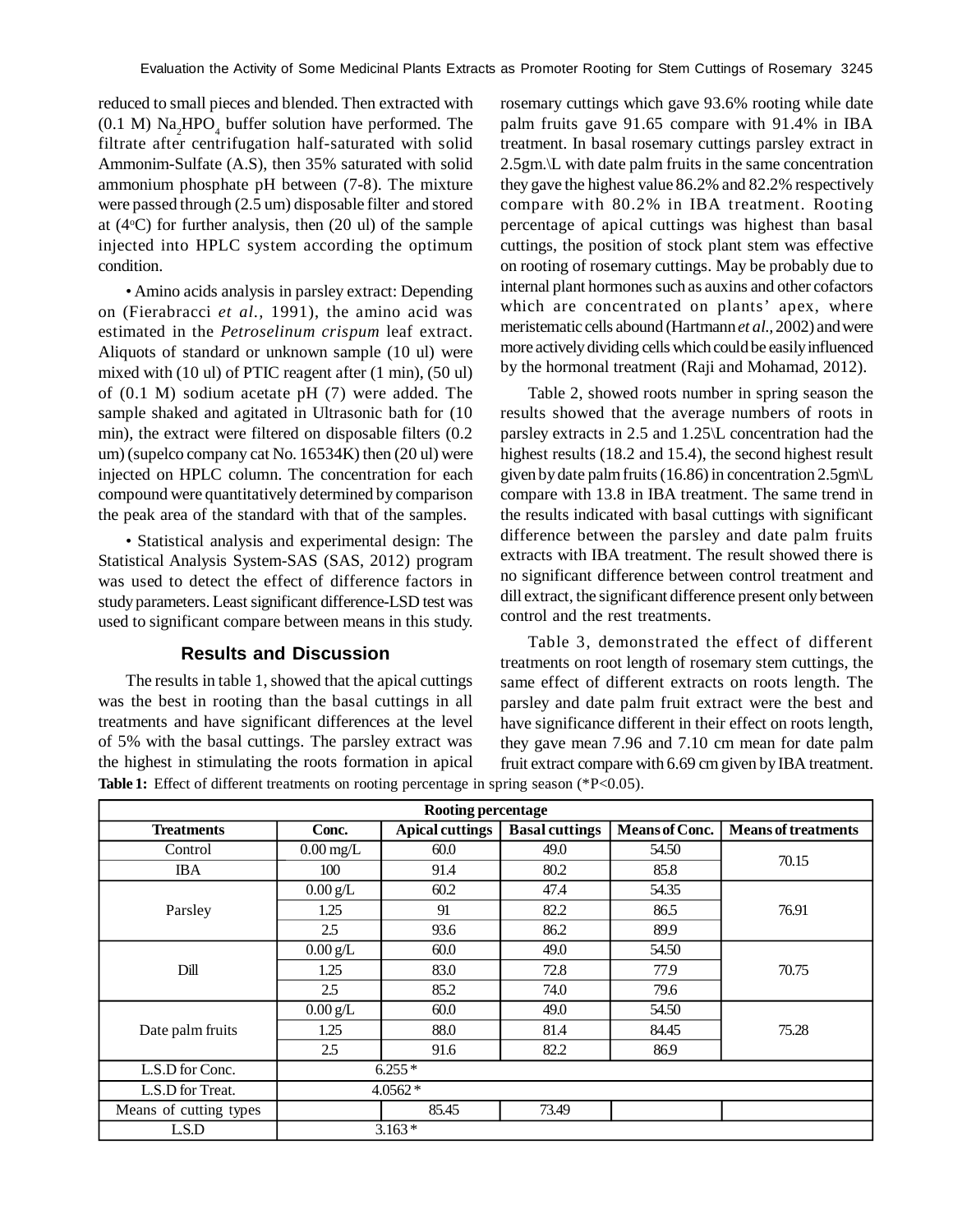| <b>Root numbers</b>    |                        |                        |                       |                       |                            |
|------------------------|------------------------|------------------------|-----------------------|-----------------------|----------------------------|
| <b>Treatments</b>      | Conc.                  | <b>Apical cuttings</b> | <b>Basal cuttings</b> | <b>Means of Conc.</b> | <b>Means of treatments</b> |
| Control                | $0.00 \,\mathrm{mg/L}$ | 9.8                    | 2.58                  | 6.19                  |                            |
| <b>IBA</b>             | 100                    | 13.8                   | 7.4                   | 10.6                  | 8.40                       |
|                        | $0.00$ g/L             | 9.6                    | 2.6                   | 6.1                   |                            |
| Parsley                | 1.25                   | 15.4                   | 10.4                  | 12.9                  | 11.35                      |
|                        | 2.5                    | 18.2                   | 11.9                  | 15.05                 |                            |
| Dill                   | $0.00$ g/L             | 9.16                   | 3.44                  | 6.3                   | 8.23                       |
|                        | 1.25                   | 11.8                   | 6                     | 8.9                   |                            |
|                        | 2.5                    | 12                     | 7                     | 9.5                   |                            |
| Date palm fruits       | $0.00$ g/L             | 9.6                    | 3                     | 6.3                   | 10.74                      |
|                        | 1.25                   | 15.2                   | 9.2                   | 12.2                  |                            |
|                        | 2.5                    | 16.86                  | 10.6                  | 13.73                 |                            |
| L.S.D for Conc.        | $2.635*$               |                        |                       |                       |                            |
| L.S.D for Treat.       | $2.077*$               |                        |                       |                       |                            |
| Means of cutting types |                        | 12.85                  | 6.74                  |                       |                            |
| L.S.D                  | $1.674*$               |                        |                       |                       |                            |

**Table 2:** Effect of different treatments on root numbers.

The results in table 4, indicated shoot length that parsley and date palm fruit extract still with the apical cuttings position gave the highest values in all traits study. The results showed a significant variation in the propagation ability of rosemary cuttings, the parsley extract with apical was the best from IBA treatment because this treatment in 25gm/L concentration, this extract gave mean of 7.35 cm while the IBA treatment gave 6.24cm. Using auxin mainly IBA, is essential treatment to enhance rooting of cuttings in nurseries. Plant extracts are natural products which contains various compounds such as vitamins have long been found to promote root formation in numerous plant species, carbohydrates, nucleic acid, lipids different minerals, in addition to amino acids, pyridoxine, hormones and other growth regulating substances such as cytokinins and auxin Table 3: Effect of different treatments on root length. hormones in parsley extract.

which helps to stimulate the growth of roots and shoots in addition to gibberellins. These compounds enhances uptake of macro and microelements and their translocation within plants also increase the respiration rate and root growth, photosynthesis and other metabolic processes (Nagodawithana, 1991; Dunsin *et al.*, 2016). These components of plant extracts vary between plants so the effect on the rooting process is different from the extract to another depending on the type of extract components. The results in tables (4,5) gave the same trend of plant extracts effect in terms of influence of parsley and date palm fruit extracts on means the number of leaves and shoot length with the interaction of apical cuttings.

# **Analyses of parsley extract**

Hormones types and quantity of endogenous

| Root length            |                        |                        |                       |                       |                            |
|------------------------|------------------------|------------------------|-----------------------|-----------------------|----------------------------|
| <b>Treatments</b>      | Conc.                  | <b>Apical cuttings</b> | <b>Basal cuttings</b> | <b>Means of Conc.</b> | <b>Means of treatments</b> |
| Control                | $0.00 \,\mathrm{mg/L}$ | 6.62                   | 5.6                   | 6.09                  |                            |
| <b>IBA</b>             | 100                    | 8.0                    | 6.6                   | 7.30                  | 6.69                       |
|                        | $0.00 \text{ g/L}$     | 6.1                    | 5.5                   | 5.80                  |                            |
| Parsley                | 1.25                   | 9.8                    | 8.1                   | 8.95                  | 7.96                       |
|                        | 2.5                    | 10.7                   | 9.6                   | 9.15                  |                            |
| Dill                   | $0.00$ g/L             | 6.3                    | 5.2                   | 5.78                  | 7.04                       |
|                        | 1.25                   | 8.4                    | 6.5                   | 7.45                  |                            |
|                        | 2.5                    | 9                      | 6.8                   | 7.90                  |                            |
| Date palm fruits       | $0.00 \text{ g/L}$     | 6.1                    | 5.1                   | 5.60                  | 7.10                       |
|                        | 1.25                   | 8.2                    | 6.1                   | 7.13                  |                            |
|                        | 2.5                    | 9.2                    | 7.9                   | 8.58                  |                            |
| L.S.D for Conc.        | $1.258*$               |                        |                       |                       |                            |
| L.S.D for Treat.       | $0.894*$               |                        |                       |                       |                            |
| Means of cutting types |                        | 8.04                   | 6.65                  |                       |                            |
| LSD                    |                        | $0.633*$               |                       |                       |                            |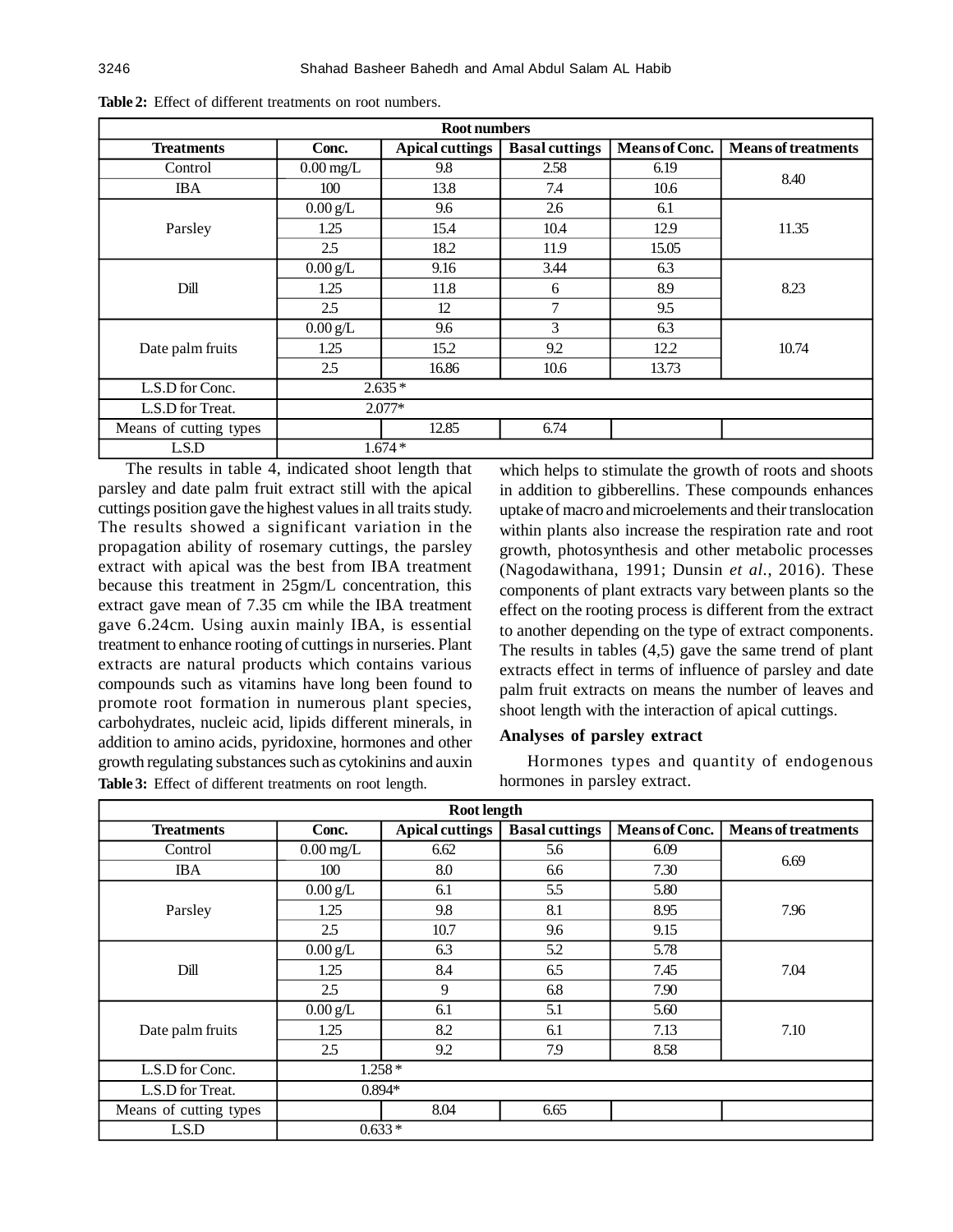Evaluation the Activity of Some Medicinal Plants Extracts as Promoter Rooting for Stem Cuttings of Rosemary 3247

| <b>Shoot length</b>    |                        |                        |                       |                |                            |
|------------------------|------------------------|------------------------|-----------------------|----------------|----------------------------|
| <b>Treatments</b>      | Conc.                  | <b>Apical cuttings</b> | <b>Basal cuttings</b> | Means of Conc. | <b>Means of treatments</b> |
| Control                | $0.00 \,\mathrm{mg/L}$ | 5.64                   | 5.12                  | 5.38           |                            |
| <b>IBA</b>             | 100                    | 7.7                    | 6.5                   | 7.1            | 6.24                       |
|                        | $0.00$ g/L             | 5.74                   | 5.16                  | 5.45           |                            |
| Parsley                | 1.25                   | 8.4                    | 7.3                   | 7.85           | 7.35                       |
|                        | 2.5                    | 9.6                    | 7.9                   | 8.75           |                            |
|                        | $0.00$ g/L             | 5.2                    | 4.8                   | 5              | 6.65                       |
| Dill                   | 1.25                   | 7.54                   | 7.04                  | 7.29           |                            |
|                        | 2.5                    | 7.9                    | 7.44                  | 7.67           |                            |
|                        | $0.00 \text{ g/L}$     | 5.56                   | 4.78                  | 5.17           | 7.08                       |
| Date palm fruits       | 1.25                   | 8.32                   | 7.14                  | 7.73           |                            |
|                        | 2.5                    | 9.18                   | 7.54                  | 8.63           |                            |
| L.S.D for Conc.        | $0.861*$               |                        |                       |                |                            |
| L.S.D for Treat.       | $0.653*$               |                        |                       |                |                            |
| Means of cutting types |                        | 7.19                   | 6.34                  |                |                            |
| L.S.D                  | $0.490*$               |                        |                       |                |                            |

**Table 4:** Effect of different treatments on shoot length.

Table 6, showed that the presence of IAA and two types of cytokinin (zeatin and kinetin) in addition to GA3 and ABA. Auxin is the primary endogenous hormone which regulator the adventitious root induction, the formation of roots from non-root tissues (Steffens and Rasmussen, 2016). Adventitious root formation consist from many steps: the root induction, root initiation and root emergence (Nag *et al.*, 2001). The induction phase is the period which the biochemical changes in the first cell division happen, initiation due to the cell divisions that lead to the formation of root primordial, emergence stage refers the growth of adventitious roots through the cortex and epidermis. Endogenous IAA levels increase temporarily during the induction phase,in the other hand simultaneously of the plant tissue increased sensitivity to

**Table 5:** Effect of different treatments on leaves number.

auxin signals (Štefanˇciˇc *et al.*, 2007). IAA content has a direct correlation with rooting, appearing as the adventitious roots were breaking through the epidermis in cuttings. Zeatin and GA3 promoted adventitious rooting. The peak values of the IAA: ABA and IAA: ZT ratios appeared at the same time to the occurrence of adventitious roots (Shao *et al.*, 2017).

The Antioxidant enzymes peroxidase and superoxidase dismutase (SOD) as in table 7, the cell wall is important defense barrier against the invasion of pathogen and expansion (Lewis and Yamamoto, 1990). Lignin synthesis and accumulation facilitate cell wall formation and improve its strength (Jackson *et al.,* 2001). Peroxidase activity promotes lignin biosynthesis in addition to promotes the production of iso-2-tyrosin (Rout, 2006). The reduction in POD enzyme activity could decrease

| <b>Number of leaves</b> |                     |                 |                       |                |                            |
|-------------------------|---------------------|-----------------|-----------------------|----------------|----------------------------|
| <b>Treatments</b>       | Conc.               | Apical cuttings | <b>Basal cuttings</b> | Means of Conc. | <b>Means of treatments</b> |
| Control                 | $0.00 \text{ mg/L}$ | 0.4             | 0                     | 0.2            |                            |
| <b>IBA</b>              | 100                 | 2.6             | $\overline{0}$        | 1.3            | 0.75                       |
|                         | $0.00 \text{ g/L}$  | 0.6             | $\overline{0}$        | 0.3            |                            |
| Parsley                 | 1.25                | 4               | 0.8                   | 2.4            | 1.93                       |
|                         | 2.5                 | 5               | 1.2                   | 3.1            |                            |
| Dill                    | $0.00$ g/L          | 0.2             | $\overline{0}$        | 0.1            | 1.47                       |
|                         | 1.25                | 3.6             | 0.4                   | 2              |                            |
|                         | 2.5                 | 4               | 0.6                   | 2.3            |                            |
| Date palm fruits        | $0.00$ g/L          | 0.6             | $\theta$              | 0.3            | 1.60                       |
|                         | 1.25                | 3.4             | 0.4                   | 1.9            |                            |
|                         | 2.5                 | 4.2             |                       | 2.6            |                            |
| L.S.D for Conc.         | $0.923*$            |                 |                       |                |                            |
| L.S.D for Treat.        | $0.697*$            |                 |                       |                |                            |
| Means of cutting types  |                     | 2.6             | 0.4                   |                |                            |
| LSD                     | $0.527*$            |                 |                       |                |                            |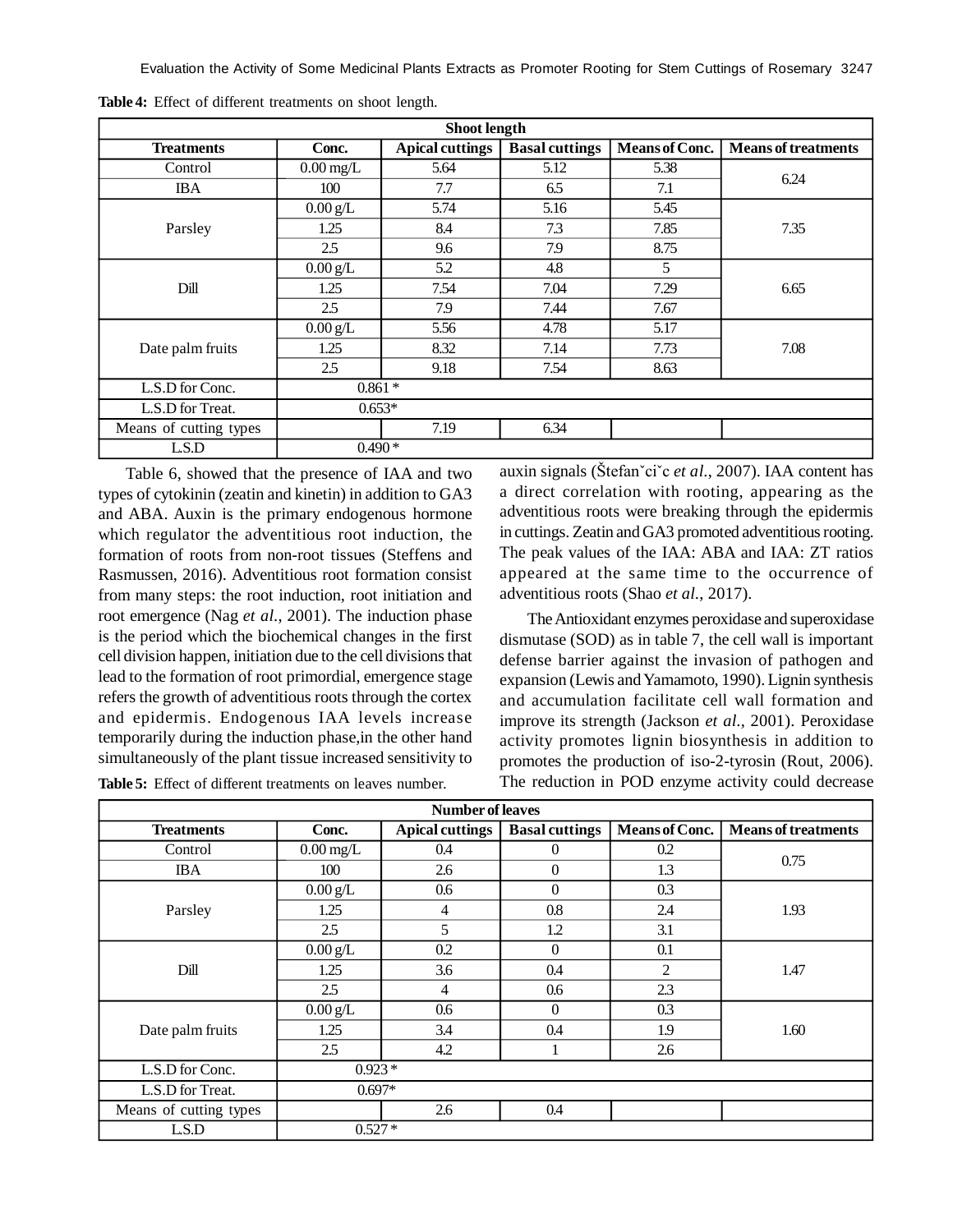| <b>Endogenous hormones quantity in parsley</b> |       |  |  |  |
|------------------------------------------------|-------|--|--|--|
| extract in µg\gm                               |       |  |  |  |
| IA A                                           | 9.157 |  |  |  |
| Zeatin                                         | 4.987 |  |  |  |
| Kinetin                                        | 5.584 |  |  |  |
| GA3                                            | 6.335 |  |  |  |
| AΒA                                            | 2.443 |  |  |  |

**Table 6:** Endogenous hormones quantity Parsley extract.

cell wall strength, while the increase in POD enzyme activity increases the resistance of cells to stress (Syros *et al.,* 2004). The increase in POD activity at the early stage facilitates in scavenging for  $H_2O_2$  molecules, increases cell wall strength and subsequently increases resistance to stress. At a later stage, POD activity decreases, which in turn facilitates cell expansion and growth (Zhang *et al.,* 2017). Superoxidase dismutase (SOD) an important antioxidant in the defense line which catalyzes the excess of  $H_2O_2$  to form  $H_2O$  and  $O_2$  and therefore to prevent the cells from damages of their structural, componential and functional which caused by free oxygen radicals (Ueda *et al.,* 2013). Increased SOD activity can increase the defense of cuttings against stress by scavenging reactive oxygen (Zhao *et al.,* 2013).

Table 8, showed the amino acids in parsley extract. The amino acids (aspartic acid, glutamic acid and ornithine) found significantly enhanced the number of roots and rooted shoots (Orlikowska, 1992). Other study found that glutamine and arginine, are also beneficial to plant tissue growth and used for shoot and root induction, in addition to that they found there is an increase in the IAA production with the presence of L-tryptophan in the media culture. The maximum production of IAA in concentration 0.5% of L-tryptophan in the medium (Harikrishnan *et al.*, 2014). Another amino acid can stimulate rooting is arginine this amino acid has ability to stimulate rooting process in vitro and Influencing on leaf chlorophyll content, in addition to get involved in carbohydrate metabolism, biosynthesis and play role in proline accumulation in both leaves and roots (Virginia *et al.*, 2014). Previous tables show the existence of hormones, antioxidant enzymes and a mino acids. These components taken together can explain the better performance for rooting, roots and vegetative growth of rosemary stem cuttings and also the possibilities for using this extract as alternative plant growth regulators.

**Table 7:** The activity some important antioxidant in parsley extract.

| Antioxidant enzymes activity in $\mu$ mole\g |       |  |
|----------------------------------------------|-------|--|
| <b>Peroxidase</b>                            | 3.382 |  |
| Superoxidase dismutase                       | 3.319 |  |

**Table 8:** Amino acids type and quantity in parsley extract.

| <b>Amino Acids</b> | Concentration in $\mu$ g/g |
|--------------------|----------------------------|
| Taurine            | 612.12                     |
| Aspartic acid      | 1344.18                    |
| Threonine          | 326.95                     |
| Serine             | 268.61                     |
| Asparagine         | 182.44                     |
| Glutamine          | 91.81                      |
| Glutamic acid      | 263.75                     |
| Glycine            | 715.07                     |
| Alanine            | 879.43                     |
| Valine             | 350.62                     |
| Isoleucine         | 277.46                     |
| Leucine            | 195.62                     |
| Tyrosine           | 195.34                     |
| Phenylalanine      | 70.11                      |
| Ornithine          | 1046.07                    |
| Tryptophan         | 34.31                      |
| Histadine          | 256.11                     |
| Arginine           | 383.18                     |

# **Conclusions**

1. Apical rosemary cuttings are the highest rooting than the basal cuttings.

2. The parsley aqueous extract in 2.5 m./L. give the highest values in all trait studies than IBA treatment.

3. The parsley aqueous extract increase the endogenous hormones (IAA, Zeatin, kinetine, GAs and ABA) in the base of the rosemary cuttings.

4. Use the parsley aqueous extract for promoting rooting cuttings in the first time in this study.

5. Date palm fruits aqueous extract also were better from IBA in rosemary rooting cuttings and vegetative trait studies in addition to be the first time used in promoting rooting in this studies.

## **References**

- Dunsin, O., G. Ajiboye and T. Adeyemo (2016). Effect of alternative hormones on the rootability of *Parkia biglobosa*. *Sci. Agri*., **13(2):** 113-118.
- Fierabracci, V., P. Masiello, M. Novelli and E. Bergamini (1991). Application of amino acid analysis by high-performance liquid chromatography with phenyl isothiocyanate derivatization to the rapid determination of free amino acids in biological samples. *J. Chromatogr.*, **570(2):** 285-291.
- Fachirah, U., L. Enny, Baharuddin, R. Nadira, Rafiuddin, Nurfaida and Ifayanti (2013). Potential of Plant Extracts as Growth Exogenous Regulators of Potato Seeds. *Journal of Agriculture Systems.,* (IJAS), **1(2)**.
- Hsu, S. (2005). Green tea and the skin. *J. Am. Acad. Dermatol*., **52:** 1049-1059.